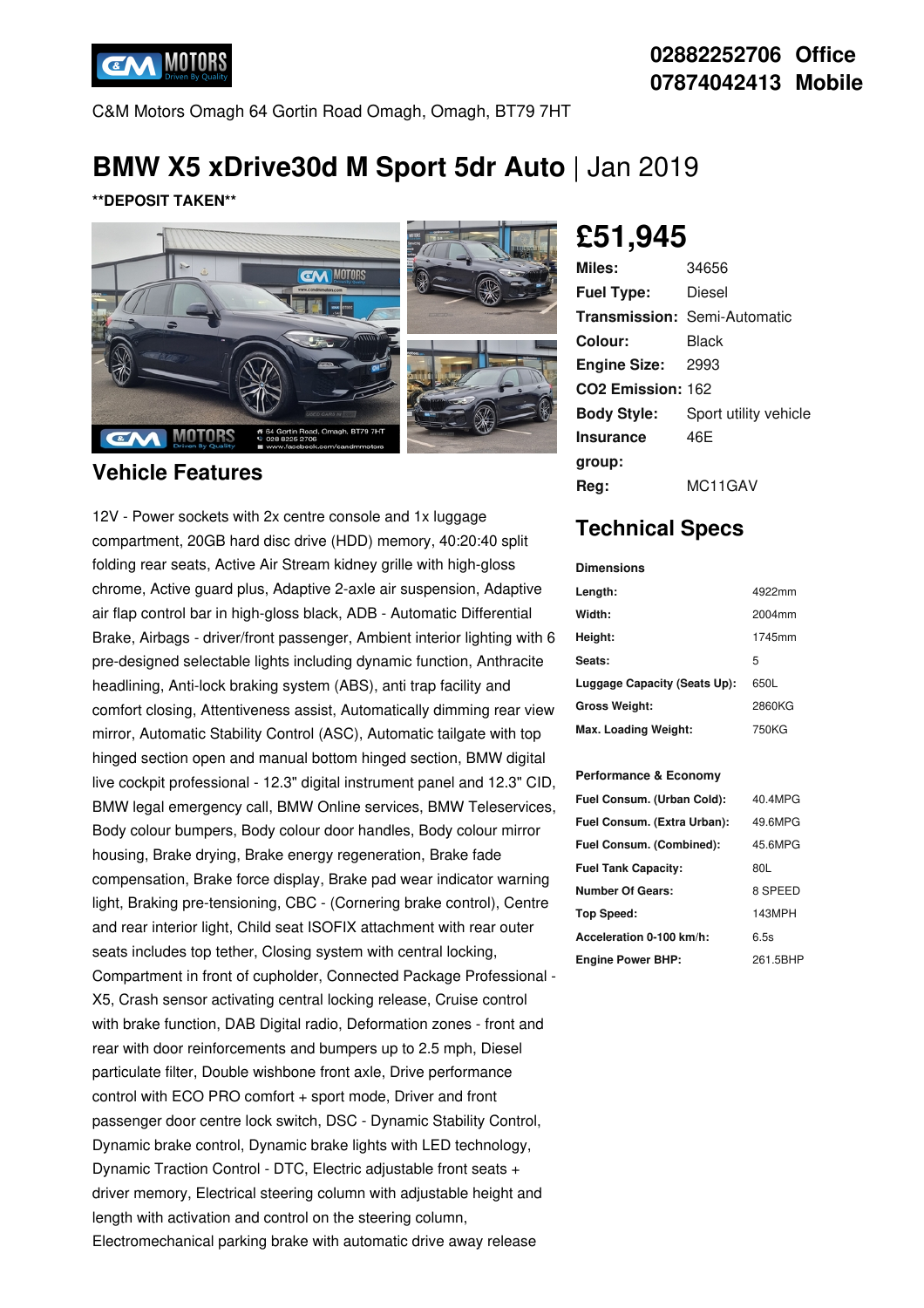and auto hold function, Electronic brake force distribution, Enhanced bluetooth hands free facility with Telephony wireless charging, Exhaust tailpipes - single, Expanded exterior mirror pack - X5/X5 M, Favourite buttons, first and second row seats head airbags, Foldable rear centre armrest with 2 cupholders and storage compartment, Follow me home headlights, Front/rear park distance control, Front and rear cupholders x 2, Front and rear door pockets, Front and rear door sill finishers with illuminated BMW designation, Front and rear door sill inlays with illuminated BMW M designation, Front and rear electric windows with open and close fingertip control, Front and rear seatbelts with seatbelt stopper, Front and rear side armrest integrated into door trim, Front footwell lights, Front head restraints with anti whiplash, front passenger seat airbag deactivation + knee airbag, Front reading lights, fuel consumption, fuel cut off, Gearshift paddles on steering wheel, Gesture control for infotainment system, hazard warning lights, Heated windscreen washer jets, Heat insulated glass, Height adjustable front seatbelts, High gloss black outer and central air intakes on front bumper with pearlescent chrome finish, High gloss black Side elements, Hill start assistant, iDrive touch controller with shortcut buttons, Integrated brake system, interior lighting + activation of safety battery terminal clamp, Intermittent rear wash/wipe, journey computer, LED daytime running lights, LED fog lights, LED Headlights, LED rear lights, left and right with Chrome finisher, Light inside glove compartment. Lights on warning, liquid crystal Info display, Lockable glove compartment, Locking wheel bolts, Luggage compartment floor panel with integral storage tray, Luggage compartment lighting, M aerodynamic body styling, Make-up mirror lights, M designation on left and right front side panels, Mechanical child proof lock on rear doors, M leather steering wheel, M specific key, M specific pedals, M specific steering wheel, M specific velour floor mats, M Sport braking system with blue painted brake calipers with M designation, Multifunctional hooks, Multifunction controls for leather steering wheel, Non-smokers pack - X5, Oil sensor for level and grade, On board computer inc. average speed, outside temperature display, Passive protection for pedestrians, Pearlescent chrome front grille bars, personal profile, Rain sensor with automatic headlight activation and windscreen wiper control, rear and side, Remote central locking, Safety battery terminal clamp, Satin aluminium side window graphic, Seat back with flap pocket, seatbelt tensioner for front and outer rear seats and belt force limiter, Seat occupancy detection for driver and passenger side, Securing rings in luggage compartment, Service interval indicator, Side impact protection, Speed limiting function, Sport automatic transmission, Start/stop toggle diamond shaped trim finisher in pearl chrome, Storage bins on all doors, Storage tray and compartment with cover in centre console, Sunvisors with illuminated vanity mirrors, Thatcham 1 alarm system with remote control and engine immobiliser, Third brake light in rear spoiler, Three 3 point inertia reel seatbelts, Toolkit located in luggage compartment, Two tone horn, Tyre pressure monitoring system, USB connection, USB type A 1.5A in cupholder, USB Type C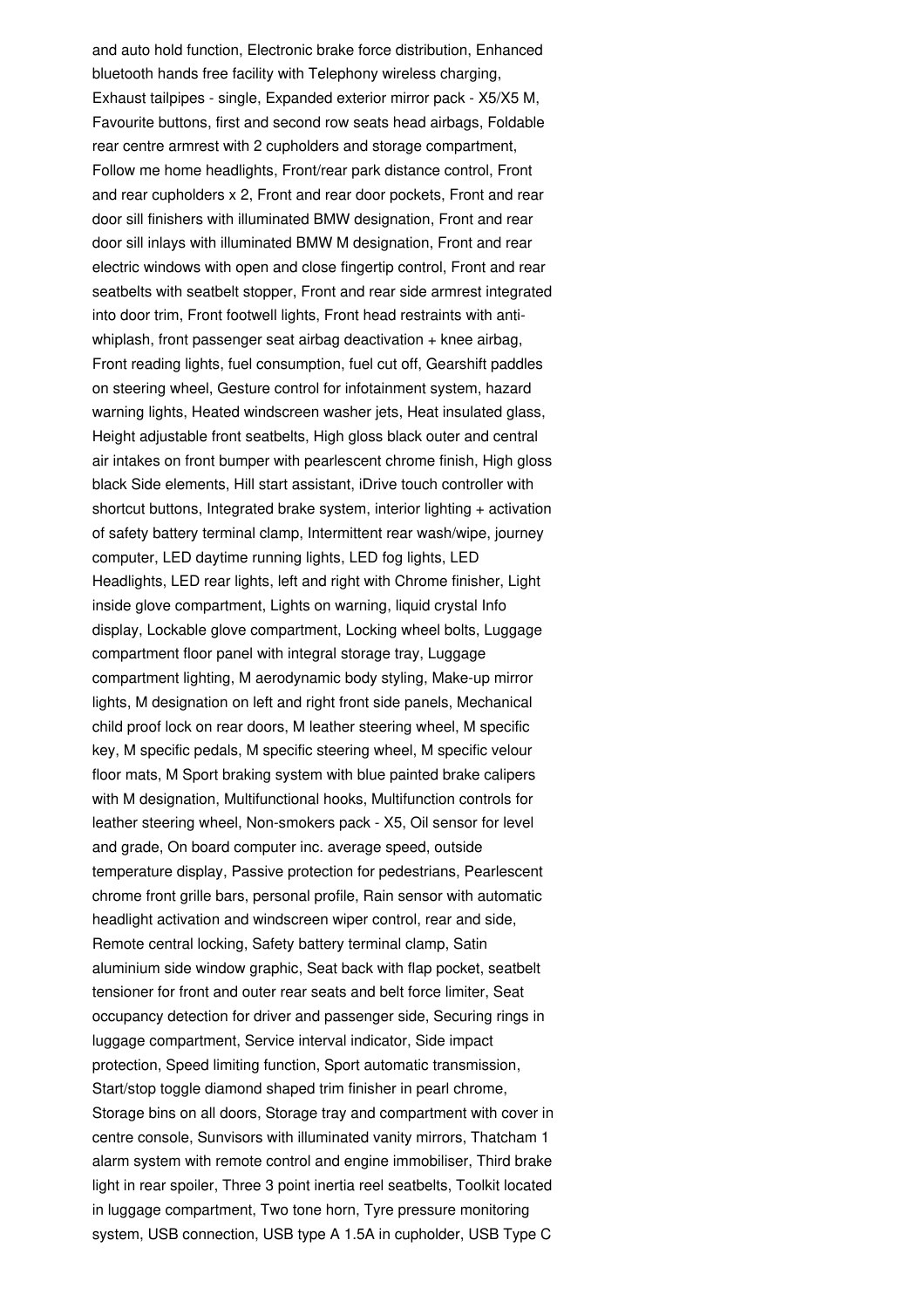3A in centre armrest, Ventilated front and rear disc brakes, Warning triangle and first aid kit, Welcome light carpet, Wi-Fi hotspot, with touch/voice command, X5 on left tailgate, xDrive designation on right tailgate

## **Vehicle Description**

**WAS: £53,945 NOW: £51,945 SAVE: £2,000 \*22" ALLOYS OPTIONAL EXTRA £1495**

#### **GLOSS BLACK M-PERFORMANCE KIT INCLUDES:**

\*SIDE SKIRTS \*FRONT SPLITTER \*REAR DIFFUSER \*BLACK GRILLS \*PRIVACY GLASS

#### **KEY FEATURES:**

\*ELECTRIC TAILGATE WITH REMOTE RELEASE \*HEATED SEATS \*ELECTRIC SEATS WITH MEMORY FUNCTION \*ELECTRICALLY ADJUSTABLE STEERING WHEEL \*WIRELESS CHARGING PAD \*GESTURE MEDIA CONTROL \*AIR SUSPENSION \*FRONT AND REAR PARKING AID \*PADDLE SHIFT \*WI-FI HOTSPOT \*LED HEADLIGHTS \*LED DAYTIME RUNNING LIGHTS \*LED FOG LIGHTS \*LED REAR LIGHTS \*FOLLOW ME HOME HEADLIGHTS \*DRIVING MODE SELECTION \*AMBIENT LIGHTING \*CRUISE CONTROL \*SPEED LIMITER \*BLUETOOTH \*ISOFIX SEAT FITTINGS \*ELECTRIC HANDBRAKE WITH AUTO OLD \*HILL START ASSIST \*DAB RADIO \*USB/AUX INPUT \*TRIP COMPUTER \*MULTI-FUNCTION STEERING WHEEL

#### **DEAL INCLUDES:**

**1. FULL SERVICE AND CHECKOVER**